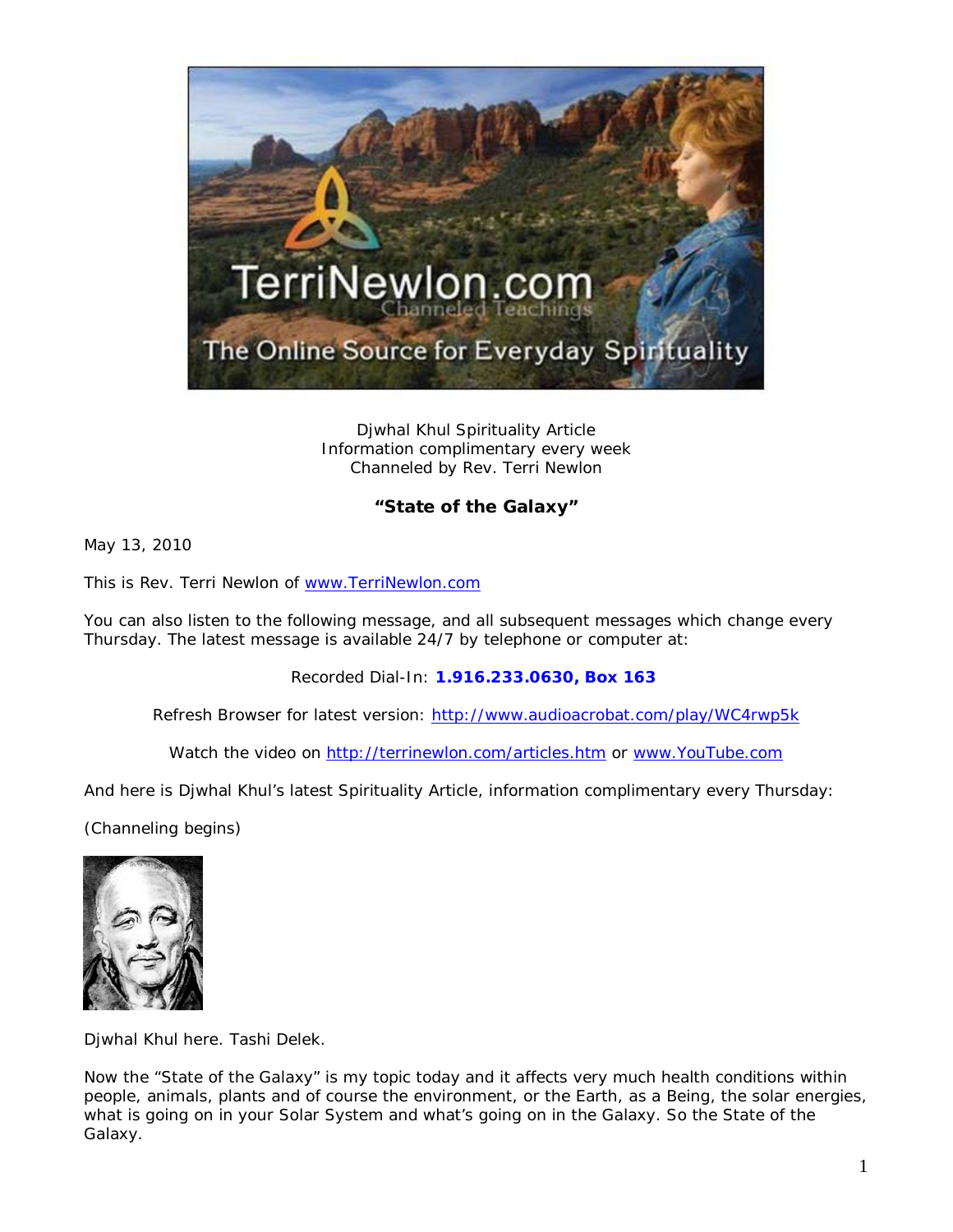As we are coming towards the end of the Mayan Calendar, is, really I want to say, a bit of a bumpy ride. Vibrationally, we are going to see a lot of changes. You'll see more things like volcanoes, hurricanes, and a lot of things that have been prophesied. It is not the end of the Planet, nor is it the end of the Solar System, but there is certainly something very cosmic going on. And you will see evidence of that in Saturn, Jupiter, Venus, Mars, *Earth* in particular.

Now if you follow Astronomy at all, you know you have got some planets retrograde sometimes and so forth. Pluto in particular. Pluto in Capricorn is the one to watch for and to look at what else is happening in relationship to Pluto.

Now on the physical forefront, health is being affected strongly by these changes because it changes the magnetic energies in the body, it changes the electro-magnetic energy field. It changes the relationship of gravitational pull between your body and the Earth's core and the Sun's core. And the North Pole and South Pole movement, or the axis of the Earth, corresponds to your chakra column and it is tipping a bit. So everything is in a state of flux.

What we will be seeing on the physical plane of consciousness are many more blood irregularities. It is good to keep the blood a little bit thin right now. Natural ways to do that are Vitamin C, ginkgo biloba. Other ways that just thin the blood a little bit are proanthenols or something called Grapeseed Extract is another one. You can research those easily online, and certainly don't mix them with prescription blood thinners. Of course not.

Red wine actually is on the list if your body tolerates it, a little bit daily, a glass, 4 to 5 ounces daily. Then the other thing we are seeing is a really increased spike in cancer, particularly serious cancers, not visible and then suddenly they are very serious. Or recurring cancers; had it, got treated and it came back, got treated, it came back. So we are seeing those.

Also seeing things that affect the Solar Plexus, so stomach disorders, sometimes liver, gall bladder, congestion stones in the gall bladder. Now those can be worked with herbally, Oriental Medicine or there is a product called Stone Free, a herbal blend, and then there are more three-day gall bladder flushes and things. Those are a bit hard on the body. Don't do it unless you are maybe trying to avoid a surgery or something, or an option to surgery. The pancreas is also affected. I am even seeing changes in bone marrow, red blood cell production, that sort of thing.

This is a very important time to strengthen your immune system. Think in terms of Amazonian herbs, maybe some Cat's Clay, maybe also probiotics for any bacteria that you put in your gut, not just acidophilus or yogurt but a good blend of prebiotics or probiotics.

Then look in terms of things that remove toxins, charcoal nullifying toxins, chemicals and things that you take on from everyday life or the toxic output of say a virus, bacteria, fungus or parasite. Then look in terms of [colloidal silver.](http://www.terrinewlon.com/links.htm) I am a very big fan of colloidal silver because it kills all of those four things: viruses - all kinds; bacteria - all kinds, parasites - all kinds and fungus - all kinds, naturally, without side effects. Take proper doses, etc. and again you can research that on line.

Anything you research anywhere you are going to hear pros and cons, so use your own sense of Truth filtering, your own sense of "that feels right". Or ask around people you know who have tried it, not just people who don't believe in it.

Then of course, Vitamin C, the mineral MSM quite crucial. Your body, very protein-based, needs MSM in order to continue its protein functions. It forms a chain link, each chain link is protein, MSM or Sulphur, protein, MSM, protein. So a break in the chain breaks down protein functions in the body.